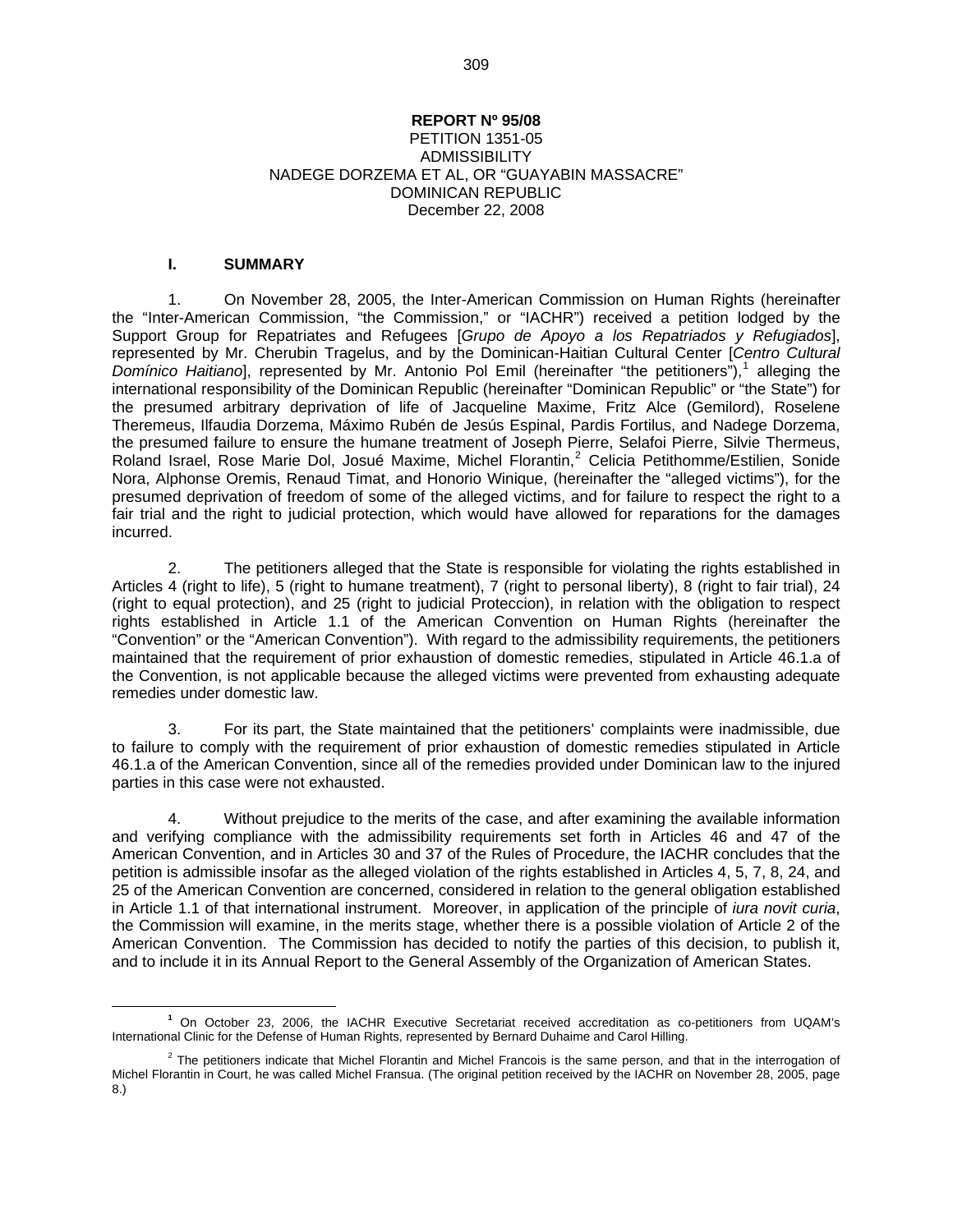### **II. PROCEDURES OF THE COMMISSION**

5. On November 28, 2005, the Commission received the petition dated November 26, 2005, and assigned it number 1351-05. On March 26, 2007, the pertinent parts were transmitted to the State, with the request that it submit its response within two months, in accordance with the provisions of Article 30.2 of the Rules of Procedure of the Inter-American Commission on Human Rights (hereinafter the "Rules of Procedure"). The State's response was received on July 13, 2007.

6. The IACHR received additional information from the petitioners on the following dates: June 1, August 29, and October 5, 2007, and April 2, 2008. These communications were duly forwarded to the State.

7. Furthermore, the IACHR received observations from the State on July 13, 2007, January 22, 2008, and September 25, 2008. These communications were duly forwarded to the petitioners.

### **III. POSITION OF THE PARTIES**

#### **A. The petitioners**

8. The petitioners state that Haiti and the Dominican Republic experience constant migration of Haitian workers to the Dominican Republic, due to the difficult living conditions prevalent in Haiti. They add that this migration frequently takes place under extreme conditions, marked by a lack of legal parameters and discriminatory attitudes. More specifically, they contend that what happened to the alleged victims were not isolated incidents, but that they fall within an overall pattern of abuse and discrimination suffered by Haitian citizens at the hands of Dominican state agents, especially along the border between the two countries.

9. In this context, the petitioners allege that a group of twenty-eighty Haitians, most of whom were from the Pilate area in northwestern Haiti, had paid a person to transport them to the city of Santiago de los Caballeros in the Dominican Republic, for the purpose of working, selling goods, and studying. They allege that on June 17, 2000, they crossed the border between Ouanaminthe (Haiti) and Dajabón (Dominican Republic) on the day of the bi-national market, and spent the night near Dajabón. In the early morning, they boarded a truck that took them to Santiago de los Caballeros.

10. The petitioners allege that at approximately 3:00 a.m. on June 18, 2000, the truck arrived at the checkpoint located in the town of "Botoncillo," municipality of Guayubin, Province of Montecristi, in the Dominican Republic. There the truck was intercepted by four members of the Border Intelligence Operations Department belonging to the Armed Forces (hereinafter the "DOIF"),<sup>[3](#page-1-0)</sup> who were patrolling and inspecting vehicles. They add that the members of the DOIF gave a signal to stop the truck, but the driver of the vehicle was not aware of it and had continued on. They say that as a result, the soldiers began pursuing the truck for 17 kilometers, opening fire indiscriminately on it with official M16 rifles. They say that according to statements by witnesses, the soldiers who were pursuing the truck could see that there were people inside of it. They add that later on, the vehicle overturned on a curve some five kilometers from the town of "El Copey," as a result of the death of the driver from bullet wounds. According to the petitioners, the Dominican military forces continued to shoot at the alleged victims, who, terrified, were trying to run away from the place. Thus they argue that this amounted to an extrajudicial execution, at least in the cases of Nadege Dorzema and Pardis Fortilus.

11. The petitioners say that as a result of these acts, and the disproportionate response of the State agents, Jacqueline Maxime, Fritz Alce (Gemilord), Roselene Theremeus, Ilfaudia Dorzema, Máximo Rubén de Jesús Espinal, Pardis Fortilus and Nadege Dorzema lost their lives, and Joseph

<span id="page-1-0"></span> $\frac{3}{3}$  $3$  The petitioners mention that the DOIF is a specialized corps to combat the smuggling of weapons, vehicles, and drugs across the border, made up of a joint brigade of the Dominican Armed Forces (Army, Air Force, and Navy).l Communication of the petitioners received on November 28, 2005, para. 8.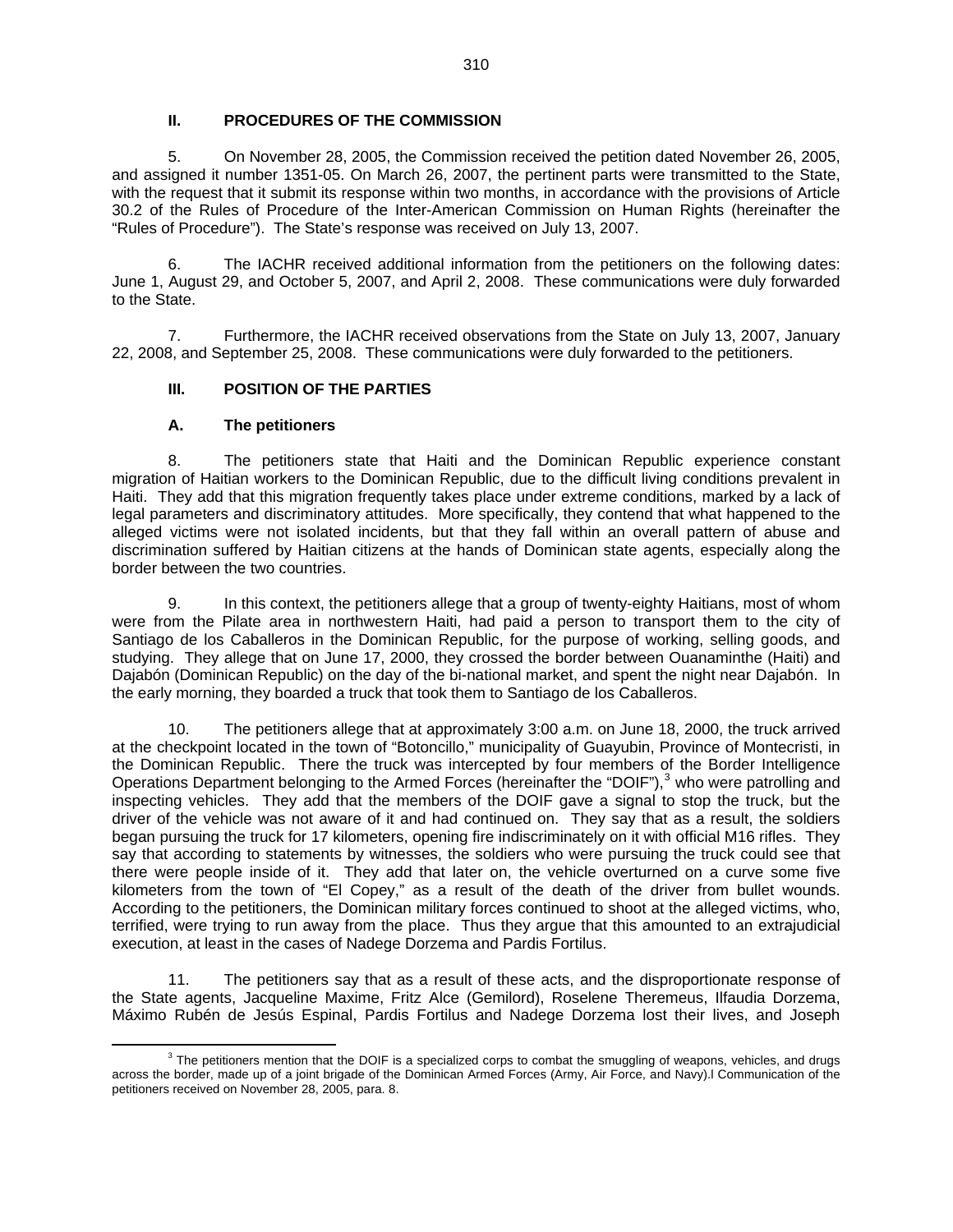Pierre, Selafoi Pierre, Silvie Thermeus, Roland Israel, Rose Marie Dol, Josué Maxime, Michel Florantin, Celicia Petithomme/Estilien, Sonide Nora, Alphonse Oremis, Renaud Timat, and Honorio Winique were wounded, five seriously and others with permanent injuries.

The petitioners report that after this event, some of the alleged victims of the so-called "Guayubin Massacre" were transferred to detention centers in the cities of Montecristi and Dajabón, where they were held arbitrarily, without being informed of the reasons for their detention. In this regard, they say that the State agents who arrested and detained them did not request their identification, and that the courts did not examine their legality. They further report that after being detained, they were expelled from the Dominican Republic, without any attempt ever made to determine their legal status by judicial or administrative means.

13. The petitioners allege that on June 19, 2000, agents from the Ministry of Defense opened an investigation into the events that occurred, and on June 24, 2000, an official indictment was issued by the Prosecutor of the Joint Armed Forces and National Police Court Martial of First Instance [*Consejo de*  Guerra de Primera Instancia Mixto de las Fuerzas Armadas y de la Policía Nacional<sub>1</sub>, against the soldiers involved in the acts, who were charged with voluntary homicide. They further report that the court hearing on the preliminary proceedings [*Juzgado de Instrucción]* of the Joint Armed Forces and National Police Court Martial of First Instance concluded that there was serious, critical, specific, and consistent evidence pointing to the criminal liability of the accused soldiers, and the need for them to be judged pursuant to the law. As a result of these considerations, it recommended that the accused be tried by the Joint Armed Forces and National Police Court Martial of the First Instance, as allegedly responsible for violating Articles 295, 304, and 309 of the Dominican Criminal Code. They assert that despite the fact that an arrest warrant for immediate execution was issued by the public prosecutor [*Magistrado Procurador Fiscal*] against the persons charged, it was never carried out.

14. The petitioners state that the military proceedings were officially initiated, but that the alleged victims and their families were unable to attend as civilian parties, because Article 8 of the Code of Justice of the Armed Forces does not allow it.

15. They explain that as a result of the lack of transparency of the military proceedings and the fact that it was impossible for them to be civilian parties to the proceedings, in 2002 Thelusma Fortilus, Rosemond Dorzema, Nerve Fortilus, Alce Gyfranord, Alce Ruteau, Mirat Dorzema, and Onora Thereneus, family members of the alleged victims, filed a complaint with the Court for Preliminary Proceedings of the Judicial District of Montecristi. They report that the soldiers involved were summoned on four different occasions by the judge presiding over the preliminary proceedings, but they never appeared. According to the petitioners, when the soldiers failed to appear, the judge decided to proceed with the interrogation of the family members of the victims. However, before the interrogation was initiated, that same judge for the case ordered the suspension of said proceedings, based on the argument that the case was pending in a Military Court.

16. The petitioners indicate that this situation generated a conflict of jurisdiction. Consequently, on March 12, 2003, the family members of the alleged victims petitioned the Supreme Court of Justice of the Dominican Republic to settle the conflict of jurisdiction, requesting that the Court refuse jurisdiction to the Military Court in favor of the regular courts. The petitioners report that at the time the petition was lodged with the IACHR, the highest court had not resolved the conflict of jurisdiction, and that this constituted an unwarranted delay in rendering a judgment under domestic remedies. On this point, they maintain that they were informed, by way of the observations of the State submitted to the IACHR on July 13, 2007, that the Supreme Court of Justice had resolved the conflict of jurisdiction in favor of the military courts on January 3, 2005.

17. The petitioners further state that the outcome of the proceedings in the Military Courts was the judgment of March 5, 2004, issued by the Joint Armed Forces and National Police Court Martial of First Instance, in which three soldiers were found guilty, two were convicted to 5 years' imprisonment and one was suspended from duty for 30 days, while the fourth soldier was acquitted. After that verdict was handed down, the two soldiers convicted and sentenced to prison appealed, and on May 27, 2005,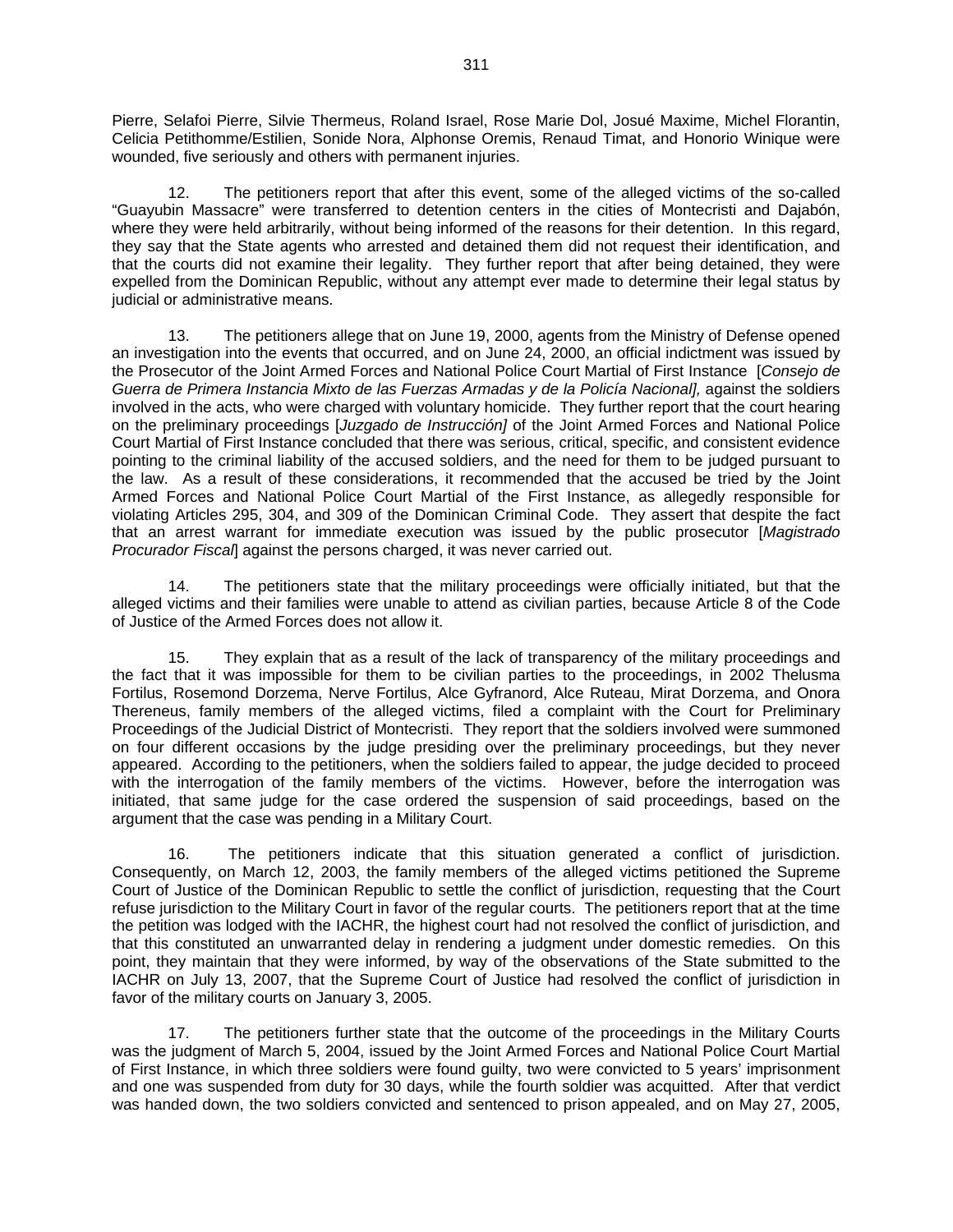the Appellate Joint Armed Forces and National Police Court Martial amended the judgment of the court of first instance and ordered the acquittal of the convicted soldiers, in accordance with Articles 321 and 327 of the Dominican Criminal Code.

18. With regard to the investigation into and punishment of the acts described in the petition, the petitioners state that the State gave preference to the military jurisdiction over the civilian one. They argue that the State is responsible for violation of the rights established in Articles 4, 5, 7, 8, 24, and 25 of the American Convention, considered in relation to Article 1.1 of that international instrument. Insofar as Article 24 is concerned, they contend that the situation in question is not exceptional in the Dominican Republic, but that abuses of this type are frequent. They further state that there was discriminatory treatment of the alleged victims both on June 18, 2000 and during the judicial proceedings, which were inadequate and ineffective.

19. As for the requirements for admissibility of this complaint, the petitioners allege that the rule contained in Article 46.1 of the American Convention should not apply, since the victims were prevented from exhausting adequate remedies under the domestic legal system.<sup>[4](#page-3-0)</sup>

### **B. The State**

20. The State alleges that this case refers to a truck on the stretch of highway between Botoncillo and Copey, in the jurisdiction of Montecristi that ran through a checkpoint and then had an accident. It adds that in view of the fact that it was 3:00 a.m. on June 18, 2000, the DOIF personnel, together with members of the National Army from the Botoncillo military post, ordered a Daihatsu truck, covered with canvas, to halt, as they had information that it was attempting to bring in drugs.

21. The State further reports that the truck charged past the soldiers who were at the military station, as a result of which they fired a shot in the air. When the truck failed to stop, the members of the patrol shot at the tires of the vehicle, which caused the vehicle to have an accident. They then determined that under the canvas were approximately thirty Haitian nationals, seven of whom died and thirteen of whom were injured as a result. The State Secretariat of the Armed Forces therefore ordered the appropriate investigation to be conducted by a Joint Board of General officials, in order No. 15012 dated Jun 19, 2000.

22. The State indicates that as a result of the accident in which the truck overturned, causing the death of six Haitian nationals and one Dominican, the Joint Board of General Officers conducted an investigation and recommended that the four soldiers be tried by the Joint Armed Forces and National Police Court Martial of First Instance, as allegedly responsible for violating Articles 295, 304, and 309 of the Criminal Code, in accordance with the provisions of Article 3 of the Code of Justice of the Armed Forces (Law No. 3483 of February 13, 1953), which states: "Violations committed by soldiers in the exercise of their duties also come under the jurisdiction of military courts, no matter where they were committed. If the violation was committed in another country, the proceeding shall take place after the accused is returned to the Republic."

23. The State further indicates that military courts only rule on criminal action, and that this case involves an action in the process of settlement which is governed by the procedural rules prior to September 27, 2004, the date on which the Dominican Penal Code of Procedure (Law 76-2002) entered into force; therefore, it had to be tried under the former rules of procedure established in the Code of Criminal Procedure.

24. The State adds that the Supreme Court of Justice denied the motion to appoint a civilian court judge, filed on March 12, 2003 by Telusma Fortilus, Rosemond Dorsala *et al.*, pursuant to

<span id="page-3-0"></span><sup>4</sup>  $4$  In the petition, the petitioners further allege application of the exception to exhaustion of domestic remedies contemplated in Article 46.2. of the American Convention, because on the date that the petition was lodged with the IACHR, they were not notified of the decision by the Supreme Court of Justice issued on January 3, 2005.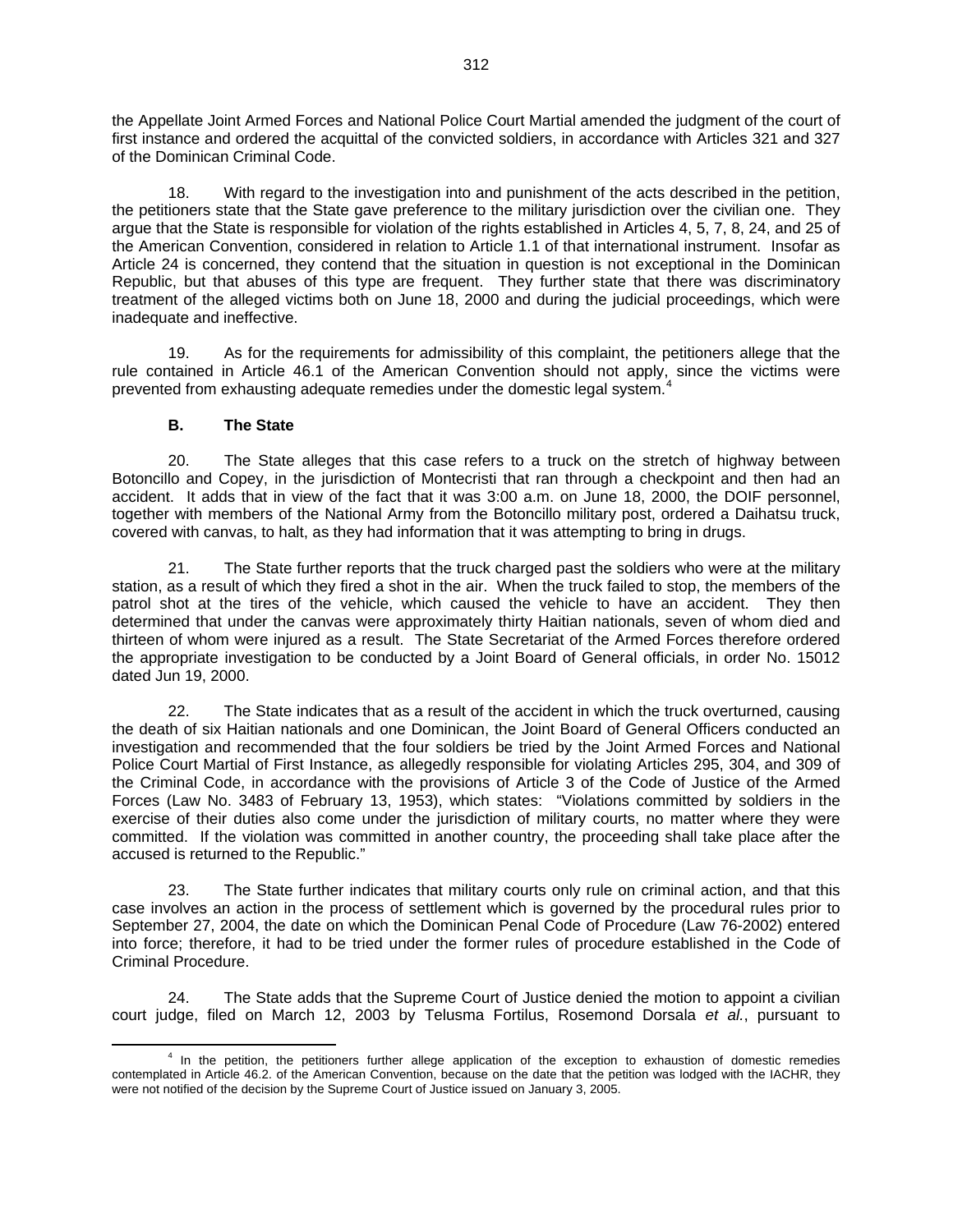Resolution No. 25-2005, dated January 3, 2005. In its decision, the Supreme Court pointed out that "whenever two or more courts of equal rank are seized with the same case, and the petitioner has brought the relevant evidence, the court or courts subsequently petitioned must remove themselves to give preference to the court that was originally responsible for hearing the matter. In the event that none of the parties so requests, the judges may take the initiative and remove themselves from the case, leaving solely and exclusively the court originally empowered."

25. According to the State, this line of reasoning is based on the following precepts: a) Article 382 of the 1884 Code of Criminal Procedure, which establishes that: "In criminal or correctional matters, judges may be designated by the Supreme Court of Justice, and in merely police matters, by courts of first instance, provided the judges of the preliminary hearing and the correctional or criminal courts, as well as police courts that do not come under the authority of either, are considering the same offense or related offenses or the same violation;" and, b) Article 28 of Law No. 834 of July 15, 1978, which establishes that: "If the same case is pending in two courts of the same rank that are equally competent to hear it, the second court to be seized of it must cede to the other if one of the parties so requests. Failing this, it may do so on its own initiative."

26. The State alleges that since this case involves a criminal offense provided for and punished in Dominican legislation, the Joint Armed Forces and National Police Court Martial of First Instance assumed jurisdiction and the national armed forces investigated the unfortunate incident.

27. Similarly, the State contends that it is wrong to assert that the military courts could not hear the case, since Dominican law grants such powers to different legal systems.

28. Moreover, the State advised that the Dominican Republic recognizes and applies the rules of general and American international law to the extent that its government has adopted it, notwithstanding the fact that the sovereignty of the Dominican nation, as a free and independent state, is inviolable. It adds that in the Dominican Republic, police and security laws are binding on all inhabitants of the territory, and that the State recognizes that it is its purpose to provide effective protection for all human beings and to maintain an environment in which they can continually improve themselves, in a context of individual freedom and social justice, consistent with public order, general well-being, and the rights of all.

29. The State further maintains that Article 8, followed by Articles 70 and 92 of the Code of Military Justice (Law 3483 of February 13, 1953), establishes the procedure for compensation or review of a case that has been heard and judged by military courts, in a decision that has acquired the authority of *res judicata*, but that the parties have not availed themselves of that remedy to date. By virtue of the foregoing, it requests that the petition be declared inadmissible, since domestic remedies have not been exhausted.

# **IV. ANALYSIS OF ADMISSIBILITY**

### **A. Jurisdiction of the Commission:** *ratione personae, ratione loci, ratione temporis* **y** *ratione materiae*

30. The petitioners are authorized by Article 44 of the American Convention to lodge petitions on behalf of alleged victims in respect of whom the State has pledged to respect and guarantee the rights established in the American Convention. The Dominican Republic has been a State Party to the American Convention since April 19, 1978, the date on which it deposited its instrument of ratification. Thus the Commission has personal jurisdiction to examine the petition.

31. The Commission also has jurisdiction *ratione loci* to take cognizance of the petition, since it alleges violations of the rights protected in the American Convention that took place within the jurisdiction of the State.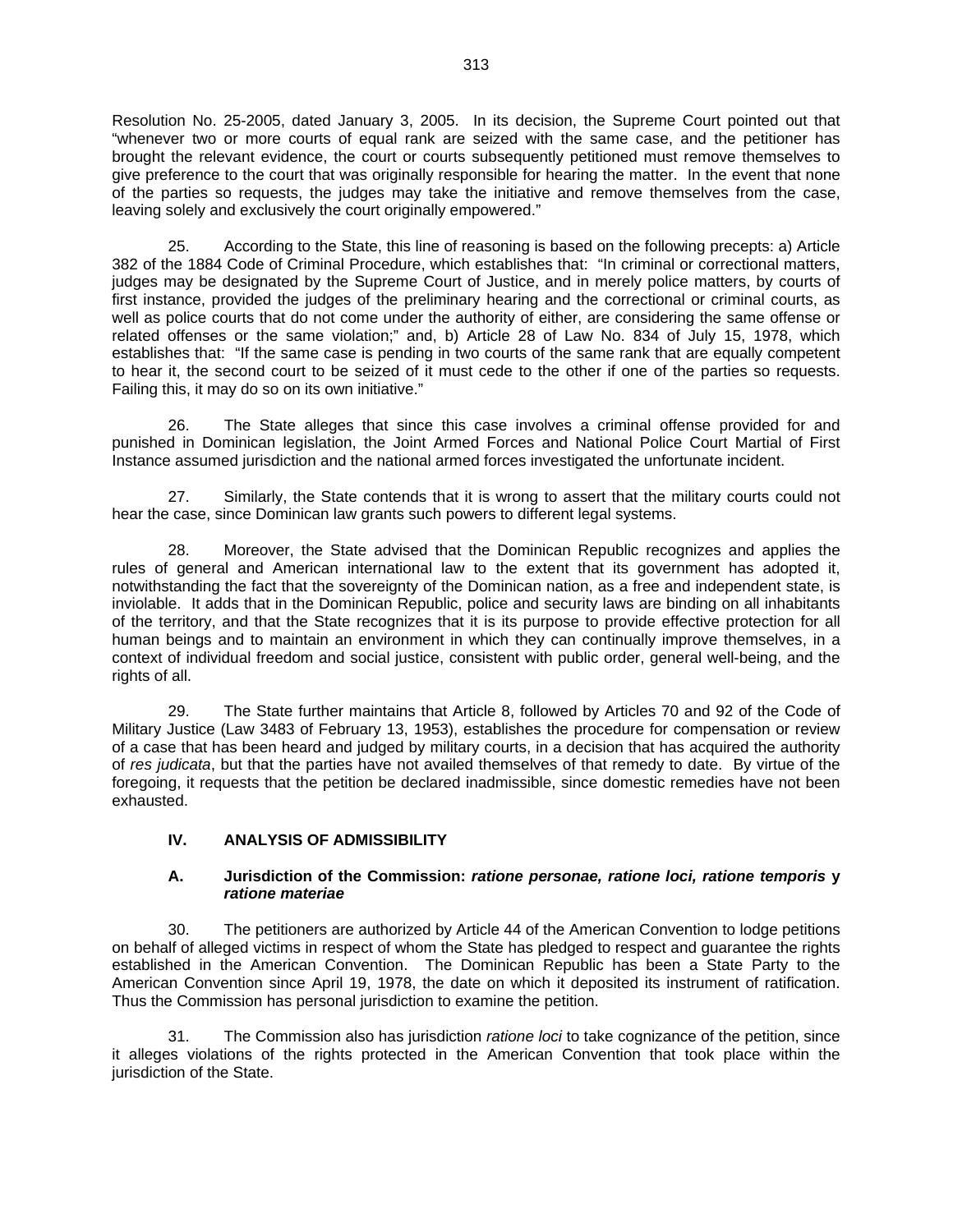32. The Commission has temporal jurisdiction to consider the complaint, since the obligation to respect and guarantee the rights protected in the American Convention was already in effect in the State on the date that the acts alleged in the petition occurred.

33. Finally, the Commission has subject matter jurisdiction to examine this case, because the petition refers to possible violations of human rights protected by the American Convention.

# **B. Other requirements for admissibility of the petition**

# **1. Exhaustion of domestic remedies**

34. Article 46.1 of the American Convention states that, in order for a petition lodged with the Inter-American Commission pursuant to Article 44 of the Convention to be admissible, remedies under domestic law must have been pursued and exhausted in accordance with generally recognized principles of international law. The purpose of this requirement is to allow the national authorities to look into an alleged violation of a protected right and, if appropriate, to settle the case before it is brought before an international body.

35. The State alleges that the present case involves a criminal offense that is provided for and punished under Dominican legislation. Thus, since the Joint Armed Forces and National Police Court Martial of First Instance had jurisdiction over the case for the purposes of the corresponding law, the National Armed Forces complied with the duty to clarify this highly regrettable incident which resulted in the death of six Haitian nationals and one Dominican. Moreover, it points out that the petition does not meet the requirement on prior exhaustion of remedies under domestic law stipulated in Article 46.1.a of the American Convention, in view of the fact that all of the remedies provided under Dominican law and available to the injured parties to resolve the case were not exhausted. Articles 8, 70, and 92 of the 1953 Code of Military Justice establish the procedure for compensation or review of a case heard and judged in military courts, in a judgment that has acquired the authority of *res judicata*, yet the parties have not availed themselves of this remedy to date.

36. The petitioners, on the other hand, allege that the military courts opened an official investigation and prevented the alleged victims and their next of kin from participating in it. Moreover, they point out that even when the family members of the victims brought a legal action in the regular courts, the proceedings were suspended because of the existence of a proceeding in a military court. Furthermore, they point out that the family members of the victims requested the Supreme Court of Justice to establish the jurisdiction of the regular courts, a petition that was denied on January 3, 2005. In this regard, they explain that they learned of this decision by the highest court on their petition regarding jurisdiction in a communication submitted by the State to the IACHR on July 13, 2007, which, in their view, is a clear instance of irregularity and inefficiency in the judicial proceeding. As a result, the petitioners argue that the exception to prior exhaustion of domestic remedies stipulated in Article 46.2 of the American Convention applies.

37. In the case in point, it is important to clarify the domestic remedies that must be exhausted in accordance with the letter and the spirit of Article 46.1.a of the American Convention. In order for a petition to be found admissible, this provision requires that "... the remedies under domestic law have been pursued and exhausted in accordance with the generally recognized principles of international law." The Inter-American Court has interpreted this provision to mean that only *adequate*  remedies to resolve the violations allegedly committed must be exhausted. The term "adequat*e*  remedies" means that:

the function of these remedies within the domestic legal system must be appropriate to protect the infringed legal situation. In all domestic legal systems, there are multiple remedies, but not all are applicable in all circumstances. If, in a specific case, the remedy is not adequate, it is obvious that it is not required to be exhausted. This is consistent with the principle that the rule must lead to an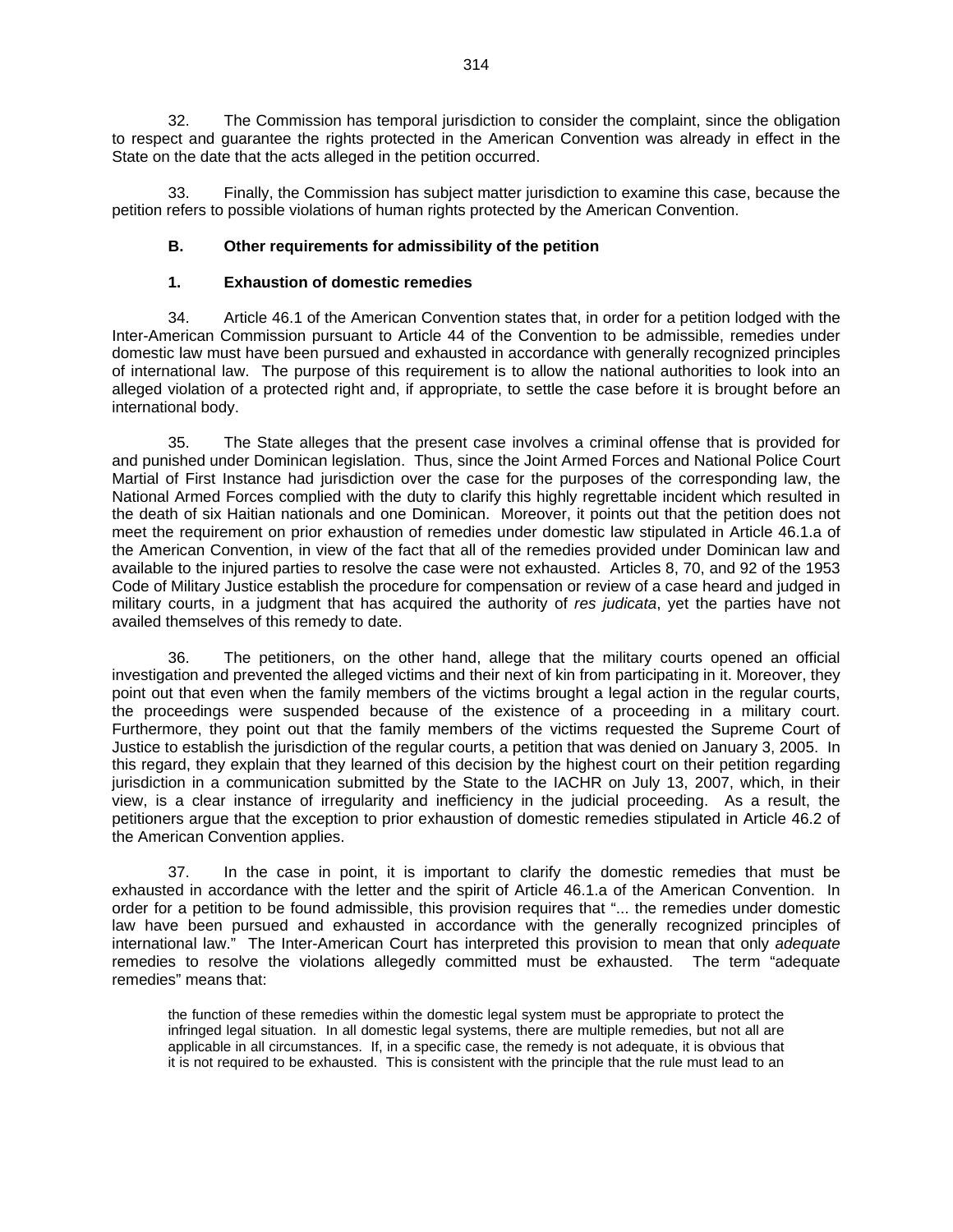effect and cannot be interpreted in the sense that it should not produce any effect or that its effect is clearly absurd or unreasonable.<sup>[5](#page-6-0)</sup>

The case law of the Commission recognizes that whenever an indictable crime is committed, the State has the obligation to promote and advance the criminal proceedings up to the final outcome,  $6$ and that, in those cases, this is the appropriate way to clarify the facts, judge the perpetrators, and establish the corresponding penal sanctions, in addition to providing for other types of reparations. The Commission considers that the acts alleged by the petitioners in the present case involved the alleged violation of a fundamental, irrevocable right, the right to life, which appears in domestic legislation as an indictable crime, and that therefore it is this criminal proceeding, advanced by the State itself, that must be considered for the purposes of determining the admissibility of the petition.

38. From the information provided by the parties, it appears that the events of June 18, 2000 were investigated under the military jurisdiction. On March 5, 2004, the Joint Armed Forces and National Police Court Martial of First Instance issued a judgment of conviction in the case of three of the four accused State agents. On May 27, 2005, the Appellate Joint Armed Forces and National Police Court Martial handed down a verdict of acquittal in the case of the two State agents who appealed their conviction.

39. Moreover, it appears that in November 2002, the families of the alleged victims filed a complaint in a civilian court for preliminary criminal proceedings in the Judicial District of Montecristi, to open an investigation into the events that occurred on June 18, 2000. However, the court refused jurisdiction, due to an investigative proceeding under military jurisdiction pertaining to the same events.

40. In view of the conflict of jurisdiction, on March 12, 2003, the family members of the alleged victims filed a motion with the Supreme Court of Justice, requesting that the court for preliminary criminal proceedings of the Judicial District of Montecristi pursue the preliminary proceedings of the investigation into the events of June 18, 2000 and that the Joint Armed Forces and National Police Court Martial of First Instance be refused jurisdiction in favor of the civilian court. On January 3, 2005, the Supreme Court of Justice decided to deny the motion because the military court had begun to litigate the case prior to the civilian court. On May 27, 2005, the Appellate Joint Armed Forces and National Police Court Martial amended the judgment of the court of first instance and ordered the acquittal of the convicted soldiers, in accordance with Articles 321 and 327 of the Dominican Criminal Code.

41. In this regard, it is important to note that the Commission has repeatedly found that the military courts are not an appropriate forum and thus do not offer an adequate remedy for investigating, judging, and punishing possible violations of the human rights established in the American Convention that are allegedly committed by law enforcement agents or members of the police, with their cooperation or acquiescence.'

42. As for the State's argument to the effect that the petitioners did not exhaust all of the remedies under Dominican law, the IACHR notes that the State itself has recognized that under the legislation of the Dominican Republic, civilians cannot participate in proceedings heard in military courts. The petitioners allege—and the State has not contested—that they did not have access to the proceeding or the case file and they were not notified of the decisions issued by the military courts.

<sup>5</sup> I/A Court H.R., *Velásquez Rodríguez Case.* Judgment of July 29, 1988. Series C No. 4, para. 63.

<span id="page-6-1"></span><span id="page-6-0"></span><sup>&</sup>lt;sup>6</sup> Report Nº 52/97, Case 11218, Arges Sequeira Mangas, 1997 IACHR Annual Report, paras. 96 and 97. See also Report N° 55/97, para. 392.

<span id="page-6-2"></span><sup>7</sup> IACHR, *Third Report on the Human Rights Situation in Colombia* (1999), p. 175; *Second Report on the Human Rights Situation in Colombia* (1993), p. 246*; Report on the Human Rights Situation in Brazil* (1997), pp. 40-42. Also, the Inter-American Court has recently confirmed that military courts are only an adequate forum for judging members of the military who committed crimes or offenses that by their very nature violate legal goods belonging to the military. I/A Court H.R., *Durand and Ugarte Case.* Judgment of August 16, 2000. Series C No. 68, para. 117. IACHR, Report Nº 43-02, Admissibility, Petition 12.009, Leydi Dayán Sánchez, Colombia, October 9, 2002, para. 23.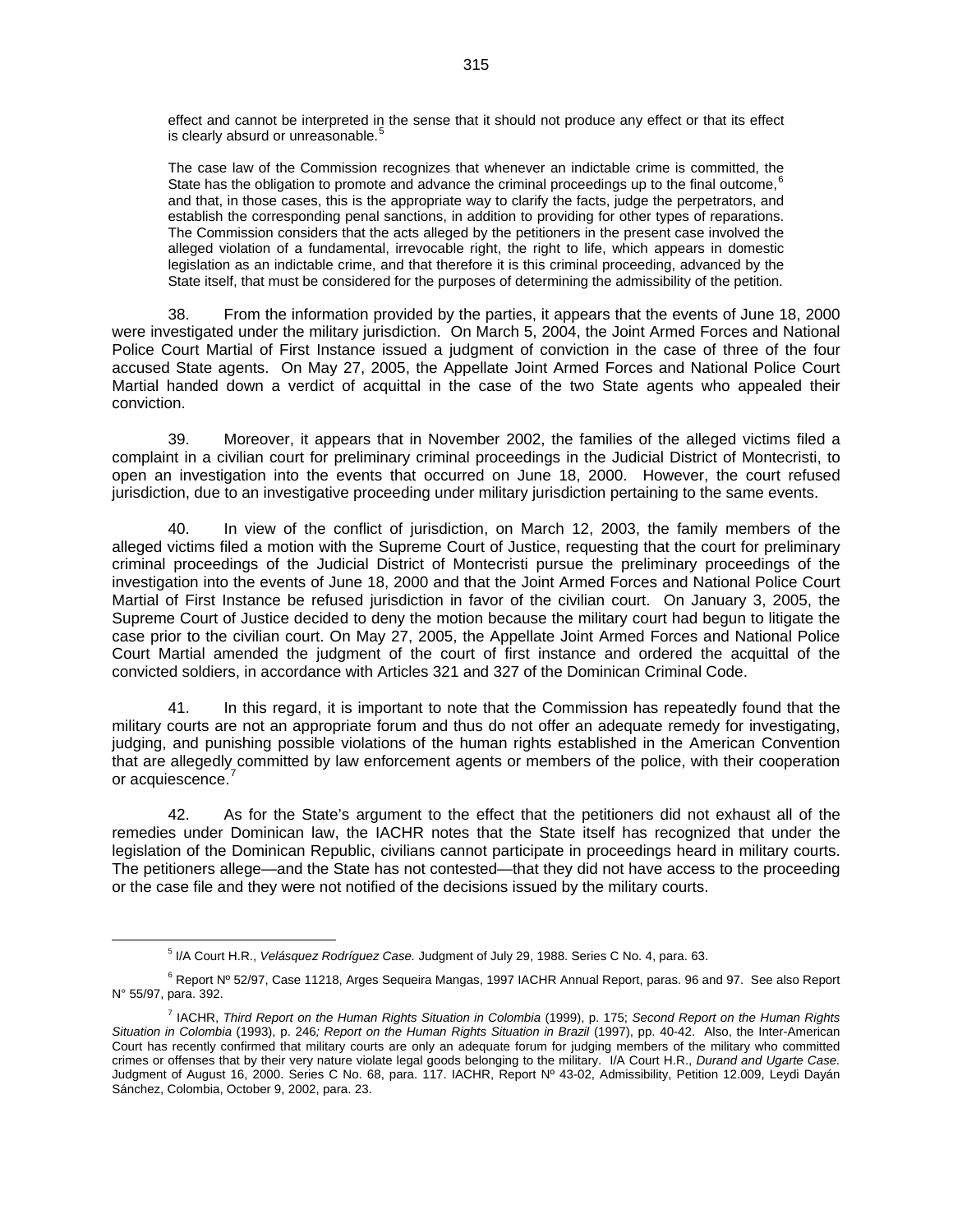43. The petitioners availed themselves of the remedies to which they had access for the purpose of requesting proceedings in the regular courts. With the decision issued by the Supreme Court of Justice on January 3, 2005, which decided in favor of the military jurisdiction in the jurisdictional motion brought before it, the exception to exhaustion of domestic remedies provided for in Article 46.2.a of the American Convention is verified, because due legal process to protect the right or rights allegedly violated did not exist in the domestic legislation of the Dominican Republic.

44. In view of the characteristics of this case, the Commission considers that the exception stipulated in Article 46.2.a of the American Convention is applicable, hence the requirement of exhaustion of domestic remedies cannot be invoked.

45. It only remains to indicate that invocation of the exceptions to the rule of exhaustion of domestic remedies stipulated in Article 46.2 of the Convention is closely linked to the determination of possible violations of certain rights established therein, such as guarantees of access to justice. However, Article 46.2, by its nature and purpose, is a provision with autonomous content vis-à-vis the substantive provisions of the Convention. Therefore, whether the exceptions to the rule of exhaustion of the domestic remedies established in that Article are applicable to the case in point must be determined previously and separately from the analysis of the merits of the case, since it relies on a different standard of evaluation from the one used to determine a violation of Articles 8 and 25 of the Convention. It should be clarified that the causes and effects that prevented exhaustion of domestic remedies in this case will be examined, as relevant, in the report adopted by the Commission on the merits of the case, to determine if they effectively constitute violations of the American Convention.

# **2. Deadline for presentation**

46. Pursuant to Article 46.1.b of the American Convention, a requirement for admissibility of the petitions is that they be lodged within a period of six months from the date on which the party alleging violation of his rights was notified of the final judgment. Article 32 of the Commission's Rules of Procedures establishes that "in those cases in which the exceptions to the requirement of prior exhaustion of domestic remedies are applicable, the petition shall be presented within a reasonable period of time, as determined by the Commission. For this purpose, the Commission shall consider the date on which the alleged violation of rights occurred and the circumstances of each case."

47. In the present case, the Commission decided on the applicability of the exception to the requirement of exhaustion of domestic remedies. Considering that the military courts took the initiative to open the investigation into the events that occurred on June 18, 2000; the actions taken by the alleged victims to petition the State; the evolution and continuity of the denounced situation; the resolution on January 3, 2005, the Supreme Court of Justice that decided to deny the motion because the military court had begun to litigate the case prior to the civilian court; the decision on May 27, 2005, of Appellate Joint Armed Forces and National Police Court Martial amended the judgment of the court of first instance and ordered the acquittal of the convicted; and the date the petition was lodged with the IACHR, the Commission is of the view that the complaint was presented within a reasonable period of time. Therefore, the requirement regarding the deadline for presentation of the petition was met, pursuant to the terms of Article 32 of its Rules of Procedure.

# **3. Duplication of international proceedings and res judicata**

48. Article 46.1.c states that admission of petitions is subject to the requirement that the matter "is not pending in another international proceeding for settlement," and Article 47.d of the Convention stipulates that the Commission shall not admit a petition that "is substantially the same as one previously studied by the Commission or by another international organization." The petitioners have expressly stated in their petition that they have not appealed to another international organization with regard to the events that are the subject of this petition. Nor is there evidence in the case records that the subject of the petition is pending a decision in another international proceeding, or that it reproduces a petition already examined by this or another international organization. Consequently, the requirements established in the referenced articles have been met.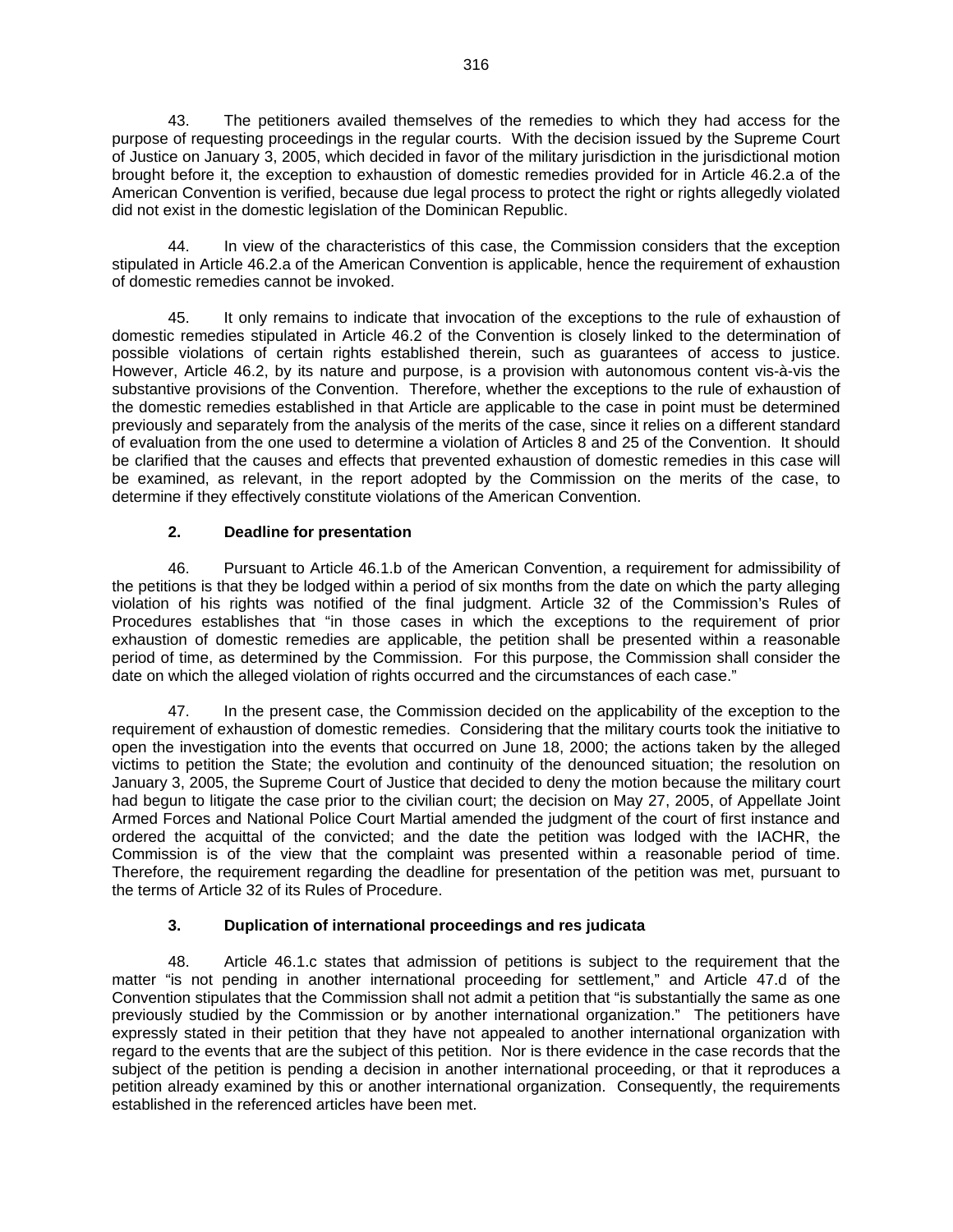### **4. Characterization of the alleged events**

49. As the Commission has already indicated in other cases, at this stage of the procedure, it is not relevant to verify whether or not there was a violation of the American Convention. For the purposes of admissibility, the IACHHR must merely decide if the allegations describe events that could be characterized as a violation of the American Convention, according to the terms of its Article 47.b, and if the petition is "manifestly groundless" or "obviously out of order." pursuant to paragraph (c) of that Article. The standard for evaluation of these facts is different from the one required to decide on the merits of the petition. In the present stage, the IACHR must conduct a preliminary *prima facie* evaluation that does not entail a prior judgment or advance opinion as to the merits. Its own Rules of Procedure reflect this distinction between the evaluation that must be conducted to declare a petition admissible, and the one required to determine the actual responsibility of the State, by establishing clearly differentiated stages for study of admissibility and merits.

50. In the present case, the petitioners allege violation by the State of the rights to life, humane treatment, personal liberty, a fair trial, equality before the law, and judicial protection, established in Articles 4, 5, 7, 8, 24 y 25 of the American Convention, respectively, considered together with the obligation to respect these rights and the duty to adopt domestic legislation, established in Article 1.1 of that instrument.

51. Having reviewed the information submitted by the parties, the Commission finds that the petitioners have made allegations that are not "manifestly groundless" or "obviously out of order," and that, if proven to be true, could represent violations of Articles 4, 5, 7, 8, 24, and 25 of the American Convention, respectively, considered in relation to Article 1.1 of that international instrument.

52. More specifically, the Commission deems it appropriate to state that the facts described in this petition are fundamentally related to the assumed international responsibility of the Dominican Republic stemming from the action of State agents that resulted in the alleged arbitrary deprivation of life of Jacqueline Maxime, Fritz Alce (Gemilord), Roselene Theremeus, Ilfaudia Dorzema, Máximo Rubén de Jesús Espinal, Pardis Fortilus, and Nadege Dorzema, the presumed failure to ensure the humane treatment of Joseph Pierre, Selafoi Pierre, Silvie Thermeus, Roland Israel, Rose Marie Dol, Josué Maxime, Michel Florantin, Celicia Petithomme/Estilien, Sonide Nora, Alphonse Oremis, Renaud Timat, and Honorio Winique, the presumed deprivation of the freedom and presumably arbitrary deportation of some of the alleged victims, and the failure to ensure a fair trial and judicial protection that would have provided for reparations for damages incurred.

53. In addition, based on the information provided by the petitioners and on the principle of *iura novit curia*, that grants the power to determine the law applicable to the specific case, the Commission decides, without prejudice to the merits, that the events described, if proven, could also characterize a violation of Article 2 of the American Convention, as regards the duty of states to adopt legislative provisions to give effect to the rights and freedoms established therein, and especially in relation to national criminal legislation and regulation of the jurisdiction of military and regular courts.

54. Since the lack of foundation or groundlessness for these aspects of the complaint are not evident, the Commission considers that the requirements established in Article 47.b and 47.c of the American Convention have been met with regard to this aspect of the complaint.

# **V. CONCLUSION**

55. The Commission concludes that without prejudice to the merits of the case, and after analyzing the available information and verifying compliance with the admissibility requirements established in Articles 46 and 47 of the American Convention, as well as in Articles 30 and 37 of its Rules of Procedure, the petition is admissible with regard to the alleged violation of the rights established in Articles 4, 5, 7, 8, 24, and 25 of the American Convention, considered in relation to the general obligation established in Article 1.1 of that international instrument. Moreover, in application of the principle of *iura*